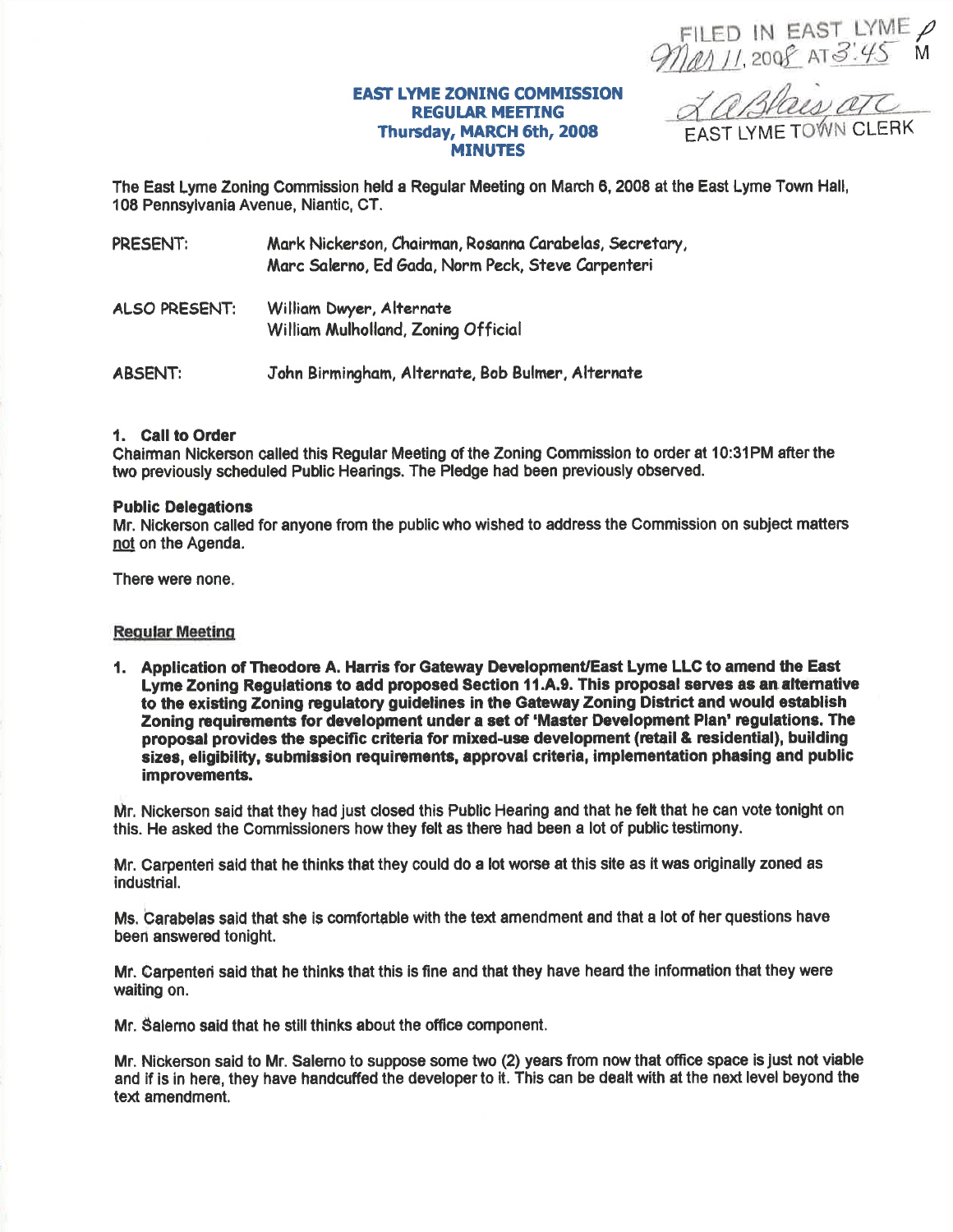Mr. Salemo said that he thinks that if there is office space there that they would have a living downtown center. He said that he would make an amendment to the motion to add office space to this.

Mr. Nickerson asked and recognized Attomey Hanis to comment on the office space and what they have said previously about it during the public hearing.

Attorney Harris said that as they have stated previously, office space would be strongly considered.

Ms. Carabelas said that she is happy with that statement as it is as she does not want to limit this.

Mr. Peck said to Mr, Salemo, that it is pointed out in the amendment that there will be mixed use and that the Commission reserves the right to deny it if it does not meet one or more of the criteria. He said that they can talk about it at that time, during that phase.

Mr. Gada said that he could vote this evening and added that he would be pleasantly surprised to see some Affordable Housing here.

Ms. Carabelas said that the developer has said that they have made a lot of concesslons with the housing and to make this work Affordable Housing is just not viable and should not be on the table

Mr. Peck said that if it were to have Affordable Housing that it would require another Public Heafng.

Mr. Nickerson said that he thinks that the developer has put forth a good amendment for a Master Development and that the idea as a Gateway was to get the parcels to come together and finally someone came forth with it. This developer, with the housing, has given open space and devoted a 1000 foot bufferto the bordering residential property. With the retail, they have promised a lot and he thinks that they as a development company are responsible and dedicated. He continued that he cannot imagine the mountains that they will have to climb to get into the next phase of this project. He said that he would vote to the affirmative as this is the right thing to go here and a great improvement from the earlier application.

Mr. Salemo said that he thinks that this is a great improvement from the last and that he will table his previous idea and will vote to the affirmative. He commended the developer for holding public forums and seeking public input to get to this text amendment.

Mr. Peck said that his concems are the mechanical ones of water and sewer and that they would be addressed later on in the process. He said that he understands where the opposition is coming from and that he would like to see the Town stay the same as it is today but he knows that it won't and this is the best of the day - the best that they can do as they have tested this area in the greatest retail market in the country and failed and could not get anyone to take it. Here they have a great developer willing to take it on and make it happen.

Mr. Carpenteri said that he was ready to vote this evening and that he sees this as a great asset to and for the Town.

Mr. Nickenson called for a motion.

# \*\*MOTION (1)

Ms. Carabelas moved to approve the Application of Theodore A. Harris for Gateway Development/East Lyme LLG to amend the East Lyme Zoning Regulations to add propoeed \$ection 11.A.9 to serve as an alternative to the existing Zoning regulatory guidelines in the Gateway Zoning District and to establish Zoning requirements for development under a set of "Master Development Plan" regulations.

Mr. Salemo seconded the motion.

Vote:  $6-0-0$ . Motion passed,

Mr. Nickerson said that this decision would publish on 3/13/08 and become effective on 3/14/08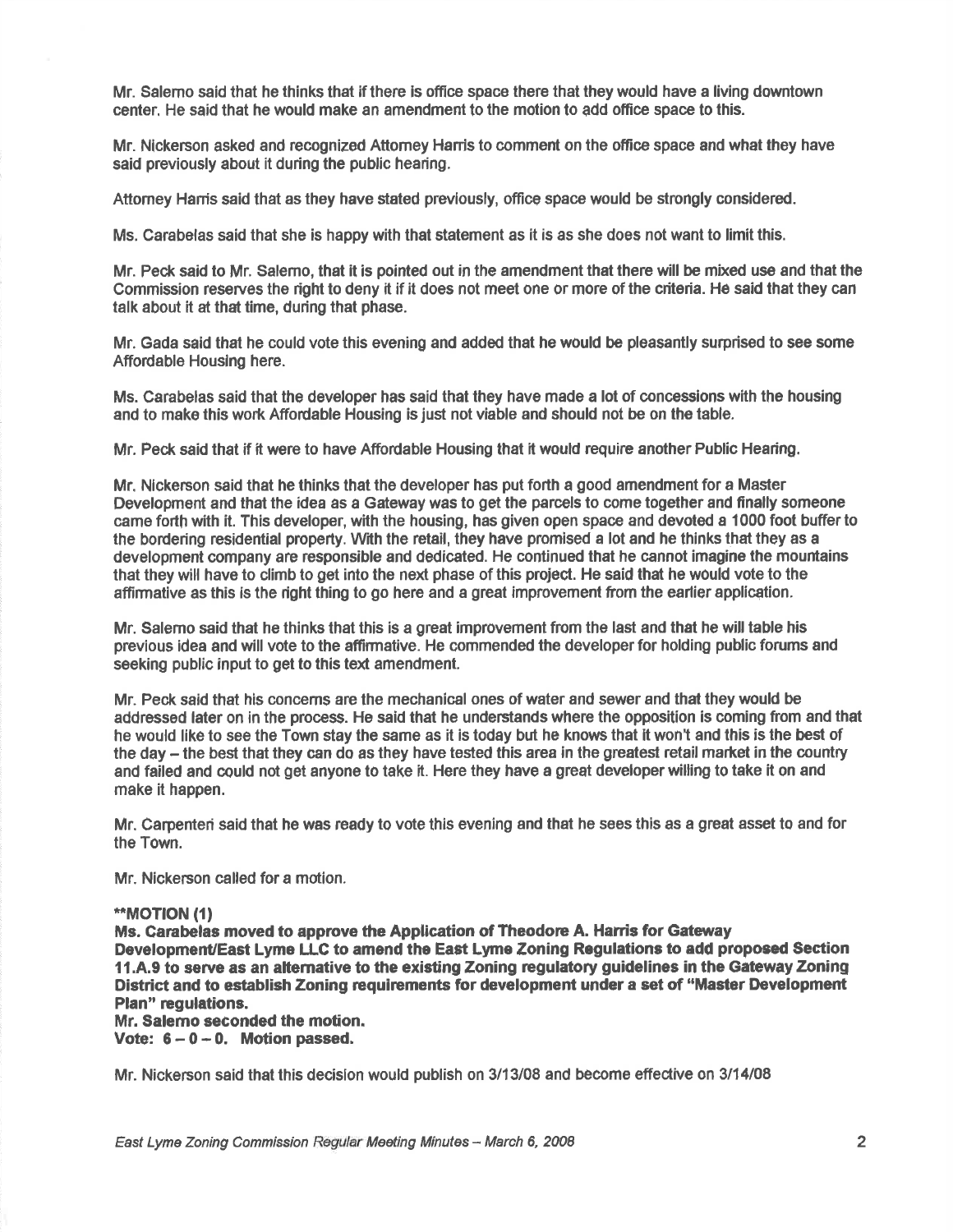2. Application of Richard McFadden d/b/a The Eclectic Chef for a Special Permit for Outdoor Dining at 281 Main Street, Niantic, CT.

Mr. Nickerson called for a motion for discussion.

# \*\*MOTION (2)

Mr. Salemo moved to approve the Application of Richard McFadden d/b/a The Eclectic Chef for a Special Permit for Outdoor Dining at 281 Main Street, Niantic, CT. Mr. Carpenteri seconded the motion.

Mr. Nickerson called for discussion or a vote on the motion, Vote:  $6 - 0 - 0$ . Motion passed.

Mr. Nickerson said that this decision would publish on 3/13/08 and become effective on 3/14/08.

#### 3. Zoning Fees

Mr. Nickerson said that they would table this until the next meeting due to the lateness of the hour.

4. Approval of Minutes - Public Hearing I, Public Hearing II, Public Hearing III and Regular Meeting Minutes of February 7, 2008; and Public Hearing I, Public Hearing II, Public Hearing III, Public Hearing IV and Regular Meeting Minutes of February 21, 2008.

Mr. Nickerson called fordiscussion on, or corections to the Public Hearing lll Minutes of February 7,2008.

Mr. Salemo asked that on Page 2 in the second line of the third paragraph where he is speaking that the word 'pu6t' be changed to read: 'put'.

# \*\*MOTION (3)

Mr. Salemo moved to approve the Public Hearing III Minutes of February 7, 2008 as amended. Ms. Garabelas seconded the motion.

Vote:  $6 - 0 - 0$ . Motion passed.

Mr. Nickerson called for discussion on, or corrections to the Public Hearing i, Public Hearing II and Regular Meeting Minutes of February 7, 2008.

# \*\*MOTION (4)

Mr. Salemo moved to approve the Public Hearing l, Public Hearing ll and Regular Meeting Minutes of February 7, 2008 as presented.

Ms. Carabelas seconded the motion.

Vote:  $6 - 0 - 0$ . Motion passed.

Mr. Nickerson called for discussion on, or corrections to the Public Hearing I, Public Hearing II, Public Hearing lV and Regular Meeting Minutes of February 21,2008.

# \*\*MOTION (5)

Mr. Salemo moved to approve the Public Hearing l, Public Hearing ll, Public Hearing lV and Regular Meeting Minutes of February 21, 2008 as presented.

Mr. Gada seconded the motion.

Vote:  $4 - 0 - 2$ . Motion passed.

Abstained: Ms. Carabelas, Mr. Carpenteri

Mr. Nickerson called for discusslon on, or conections to the Public Hearing lll Minutes of February 21,2Q08. (Note: Mr. Dwyer, Altemate replaced Mr. Peok at the table forthis vote)

\*MOT|ON (6) Mr. Salemo moved to approve the Public Hearing III Minutes of February 21, 2008 as presented. Mr. Dwyer seconded the motion. Vote:  $4 - 0 - 2$ . Motion passed. Abstained: Ms. Carabelas, Mr. Carpenteri